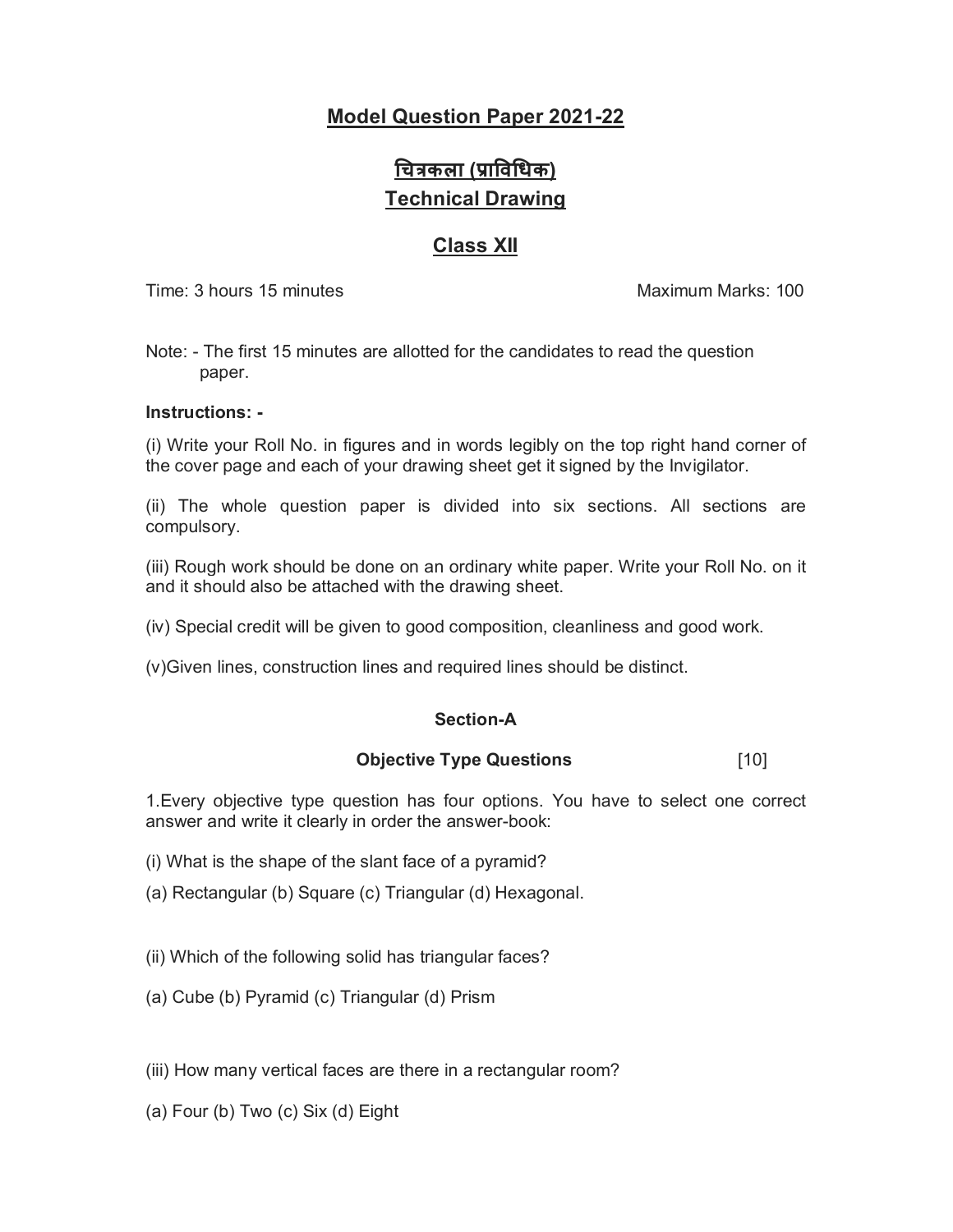- (iv) Which of the following solids has rectangular faces?
- (a) Cube (b) Cone (c) Prism (d) Pyramid.
- (v) What is the shape of each face of a cube?
- (a) Rectangular (b) Circular (c) Square (d) Triangular
- (vi) How many diagonals are there in an equilateral pentagon?
- (a)One (b) Three (c) Four (d) Five
- (vii) What is the system on which the dispersion is made?
- (a) Horizontal plane (b) Vertical plane (c) Earth plane (d) Side plane
- (viii) What will be the front view of a simple brick?
- (a) Rectangle (b) Square (c) Trapezium (d) Rhombus
- (ix) How many faces are there in a cube?
- (a) Five (b) Four (c) Eight (d) Six
- (x) What is the best example of a horizontal plane?
- (a) Sky (b) Surface of liquid (c) Vertical wall (d) Land

## **Section 'B'**

2. (A) Write the word 'SIMPLE' or SADHARAN in blocks of capital letters in Hindi and English. Word should be highlighted and shaded. The height of the letter should be 3.5 cm. The angle of the letters in the base should be at 90°.

(B) Write the following sentence in English or Hindi in Italic printing of height 15 mm.

## "UNITY IS STRENGTH."

## OR

## "एकतामेंहीशक्तिहै"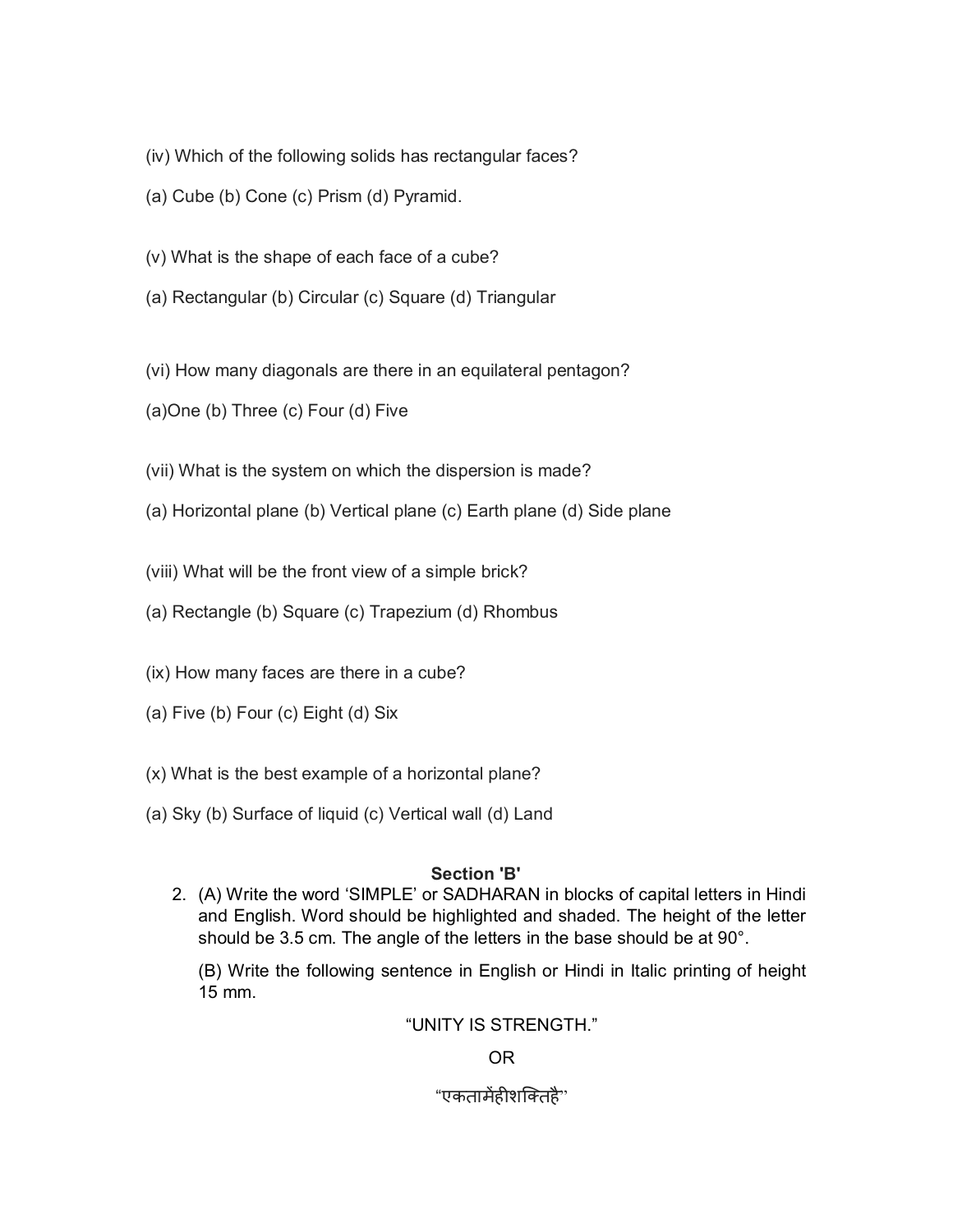The distance between Kanpur and Lucknow is 100 kms. On map this distance is displayed by 5 cm. Draw a diagonal scale by which kilometres can be read. Find R.F. of the scale and mark the distance of 132 km on it.

#### **Section 'C'**

3.Draw a circle whose diameter is 8 cm. Divide this circle in four equal parts in area by means of semicircles.

#### OR

Draw the plan and elevation of a cube. It is standing on its one core that makes 30°angle from vertical surface. Its axis in parallel to vertical surface. Side of a cube is 35mm.

#### **Section 'D'**

4. A Pyramid stands on its square base. The base is parallel to the vertical plane, draw its plan and elevation. The side of the square base is 2.5 cm and the height of the axis is 3.7 cm.

#### OR

Draw the plan and elevation of an equilateral triangular prism having one of the base arms 2.5 cm and an axis of 6 cm long. While its axis is inclined at 40° with Horizontal Plane (H.P.) and 50° with Vertical Plane (V.P.)

#### **Section 'E'**

5**.** Draw the isometric drawing of a regular square prism, whose base is standing on H.P. One of its bases is 3 cm and axis is 5.5 cm.

OR

Draw an isometric view of an English letter "T". The height of the letter is 7 cm and width is 4 cm. Letter "T" is made of wood. The section is 1 square cm.

#### **Section 'F'** Attempt any one **(Memory Drawing)**

6. From your memory, draw any one of the following pictures on the given drawing sheet showing light, shade and shadow, with pencil or charcoal. Image measures about 15 cm.

(i) Two bananas kept in a plate.

(ii) Papaya

(iii) Book

(iv) Peacock or Parrot